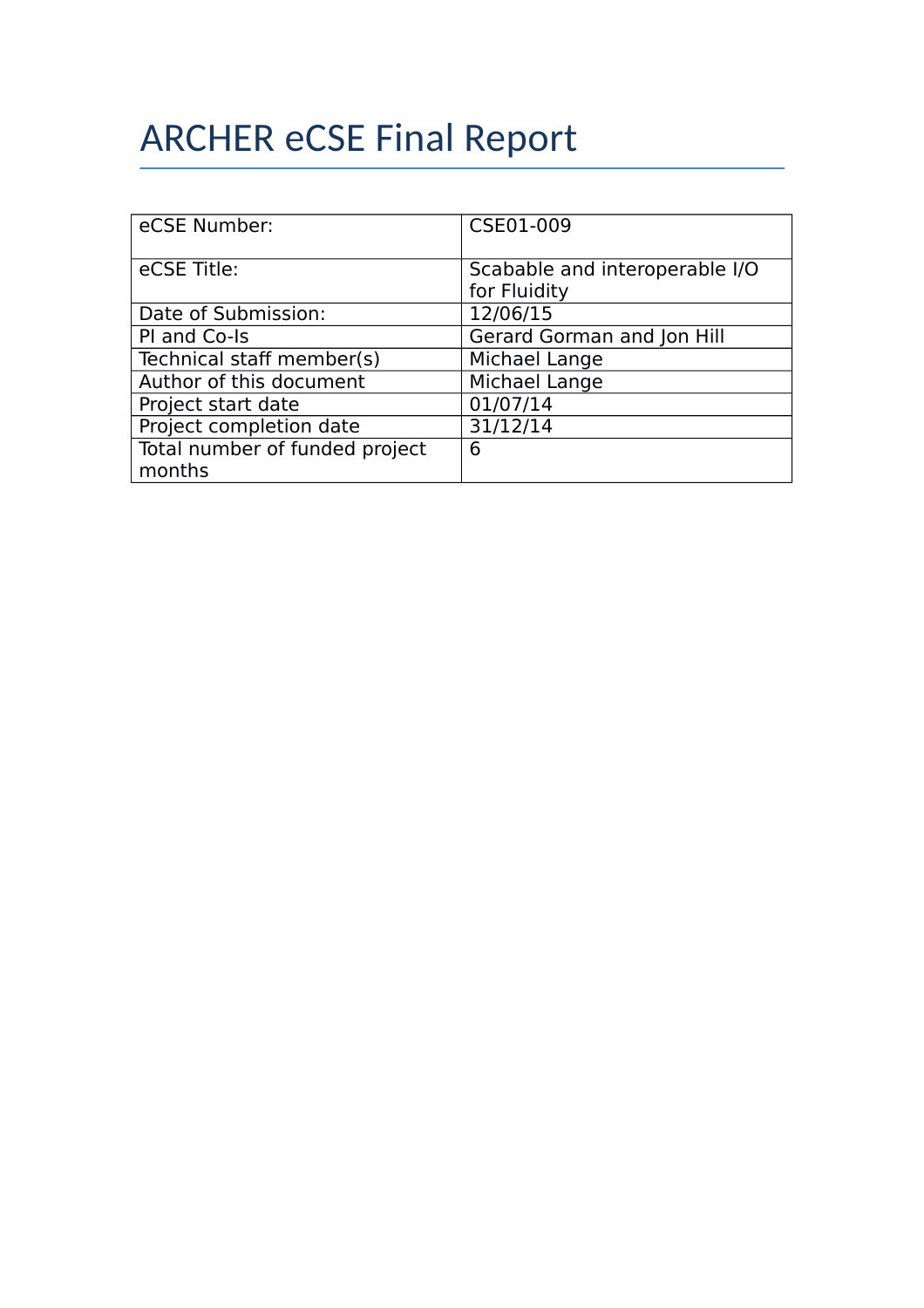# **1 Publishable Report**

# **1.1 Achievement of objectives**

The key objectives for the Fluidity CFD code, mainly improved file I/O, format interoperability have been achieved, while significant additional contributions to the underlying PETSc library have been made. These contributions include performance optimisation and feature additions that have been made available to the scientific to a large user base.

## **1.2 Achievements and Impact**

#### **1.2.1 Performance improvements**

As part of this work significant performance and scalability improvements have been achieved for PETSc's DMPlexDistribute() interface, which facilitates run-time mesh partitioning and distribution [1]. The resulting performance increase is then utilised to improve the mesh initialisation performance of the Fluidity CFD code through run-time distribution and more efficient data migration [2].

#### **1.2.2 Additional functionality**

In addition to performance improvements the capabilities of PETSc's DMPlexDistribute interface have been extended to include load-balancing and re-distribution of parallel meshes, as well as the ability to generate multiple levels of partition overlap [1]. Furthermore, support for additional mesh file formats has been added to DMPlex and Fluidity, including binary Gmsh, Fluent-Case [2].

#### **1.2.3 Other achievements**

Academic impact / submitted papers:

[1] - Unstructured Overlapping Mesh Distribution in Parallel; M. Knepley, M. Lange, G. Gorman; submitted to ACM Transactions on Mathematical Software; <http://arxiv.org/abs/1506.06194>; 2015

[2] - Flexible, Scalable Mesh and Data Management using PETSc DMPlex; M. Lange, M. Knepley, G. Gorman; submitted for EASC2015 conference proceedings; [http://arxiv.org/abs/1505.04633;](http://arxiv.org/abs/1505.04633) 2015

### **1.3 Publishable summary**

Scalable file I/O and efficient domain topology management present important challenges for many scientific applications if they are to fully utilise future exascale computing resources. Designing a scientific software stack to meet next-generation simulation demands, not only requires scalable and efficient algorithms to perform data I/O and mesh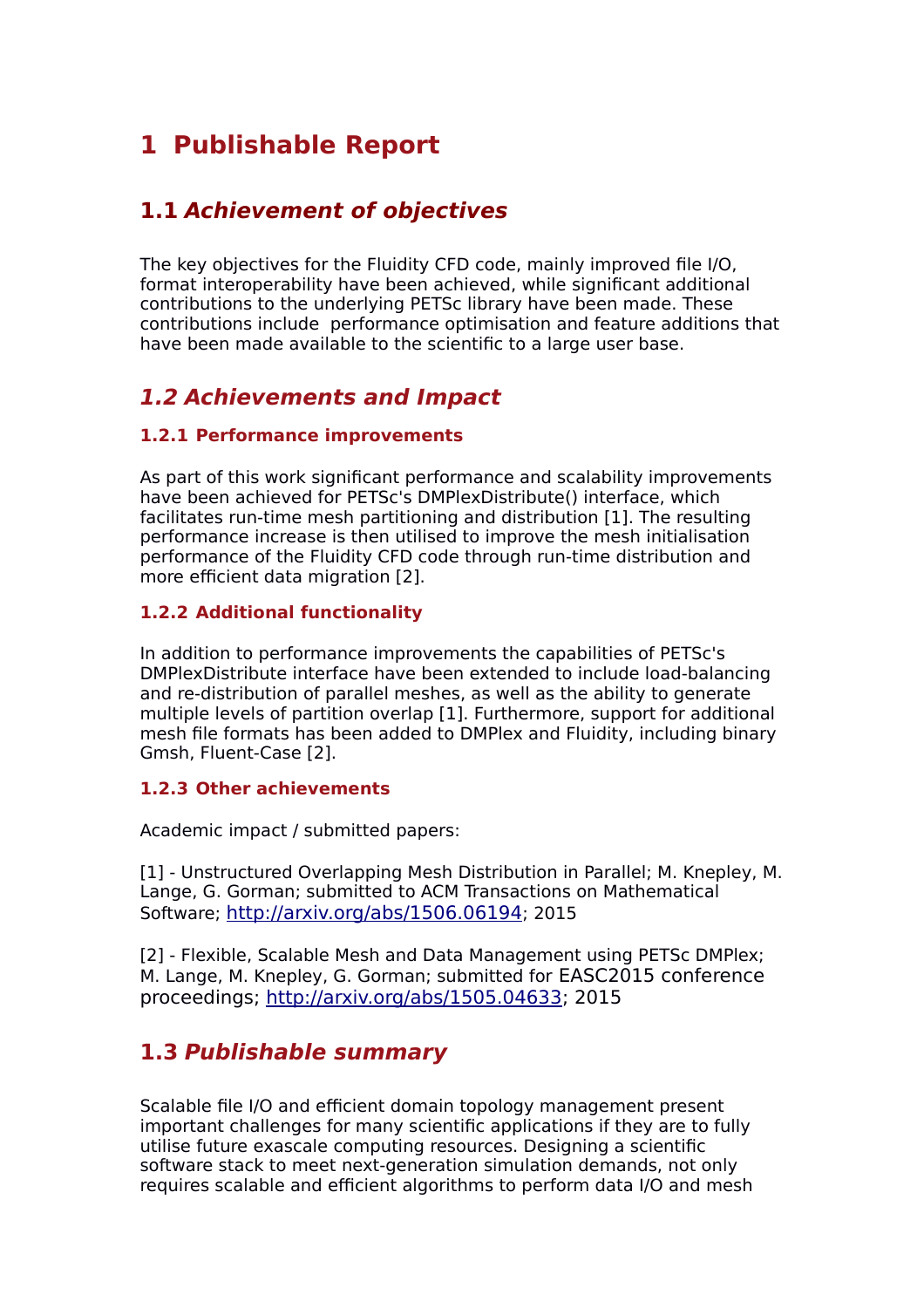management at scale, but also an abstraction layer that allows a wide variety of application codes to utilise them and thus promotes code reuse and interoperability. PETSc provides such an abstraction of mesh topology in the form of the DMPlex data management API.

During the course of this project PETSc's DMPlexDistribute API has been optimised and extended to provide scalable generation of arbitrary sized domain overlaps, as well as efficient mesh and data distribution, contributing directly to improving the flexible and scalable domain data management capabilities of the library. The ability to perform parallel load balancing and re-distribution of already parallel meshes was added, which enables further I/O and mesh management optimisations in the future. Moreover, additional mesh input formats have been added to DMPlex, including a binary Gmsh and a Fluent-CAS file reader, which improves the interoperability of DMPlex and all it's dependent user codes. A key aspect of this work was to maximise impact by adding features and applying optimisations at a library level in PETSc, resulting in benefits for a several application codes.

The main focus of this project, however, was the integration of DMPlex into the Fluidity mesh initialisation routines. The new Fluidity version utilises DMPlex to perform on-the-fly domain decomposition to significantly improve simulation start-up performance by eliminating a costly I/O-bound pre-processing step and improved data migration (see Illustration 1). Moreover additional new mesh input formats have been added to the model via new reader routines available in the public DMPlex API. Due to the resulting close integration with DMPlex, mesh renumbering capabilities, such as the Reverse Cuthill-McKee (RCM) algorithm provided by DMPlex, can now be leveraged to improve the cache coherency of Fluidity simulations. The performance benefits of RCM mesh renumbering for velocity assembly and pressure solve are show in Illustration 2 and 3.

# **1.4 Summary of the software**

Most of the relevant DMPlex additions and optimisations are available in the current master branch of the PETSc development version, as well as the latest release version 3.6. A access to a central developer package for tracking petsc-master on Archer has been provided by the support team and is being maintained by the lead developer until the required features and fixes are available in the latest cray-petsc packages.

The current implementation of the DMPlex-based version of the Fluidity CFD code is available through a public feature branch: <https://github.com/FluidityProject/fluidity/tree/dmplexreader> Efforts in providing the full set of Fluidity features through DMPlex are ongoing and integration of this new feature into the next Fluidity release is actively being prepared.